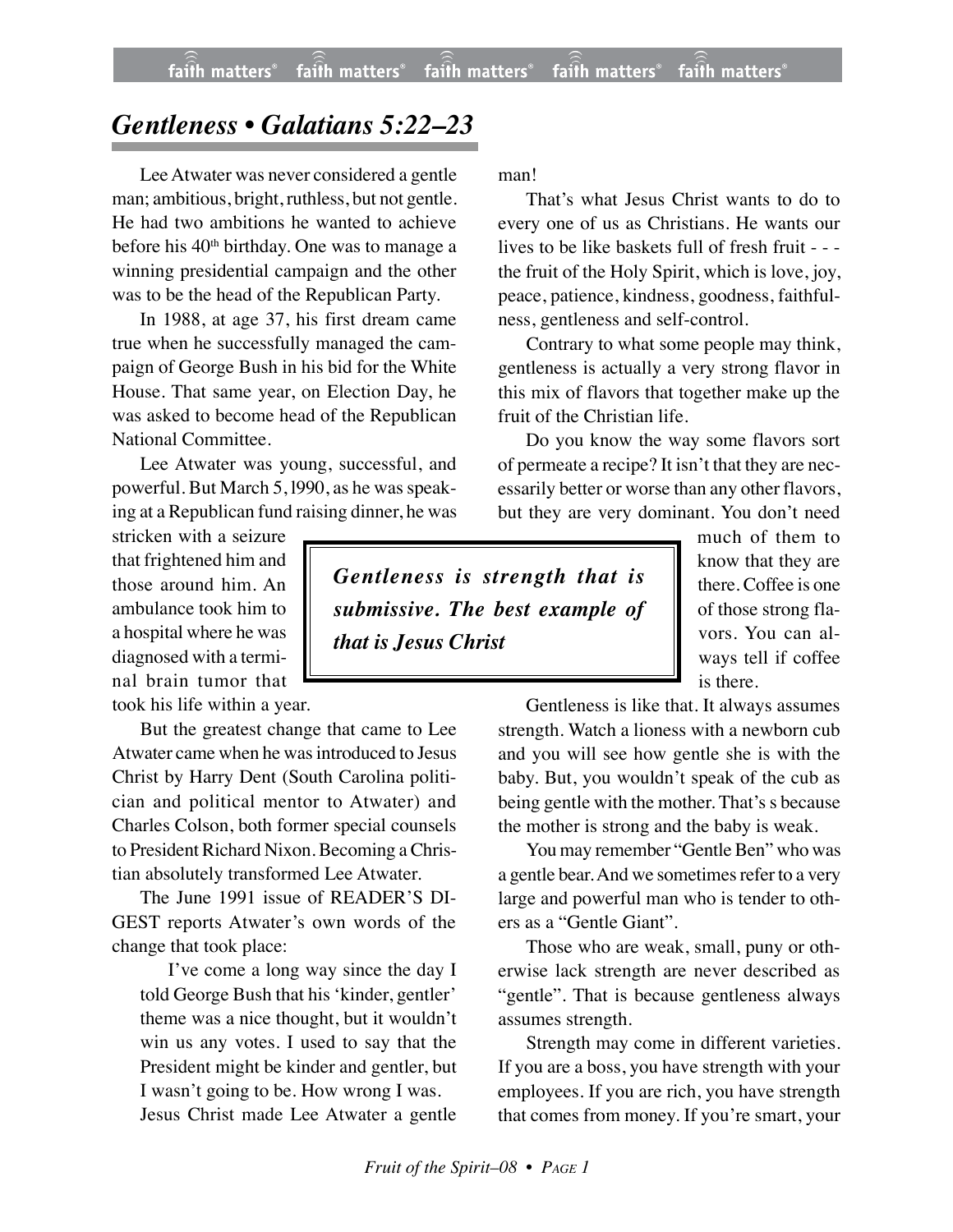intelligence gives you strength in getting a job and getting ahead. An articulate person knows how to speak the right words at the right time and is sometimes able to handle the people who are smart, and who are rich and who are powerful - having the right words can be a very powerful tool

Being physically large with big muscles, that enormous strength can mean that you can dominate someone else. Parents have strength over their children. The young have strength over the old. Men are usually stronger that women due to their greater physical size.

The issue of gentleness has to do with what we do with our strength. There are many strong people who use their strength to control others, to put people down or harm them. The rich have been known to grow richer by taking cruel advantage of the poor. Parents have abused their children. Employers have manipulated and harassed their workers. Men have used their strength to rape women.

Persons who use their strength for themselves and against others can never be described as gentle. And those who are not gentle do not taste like God who has great strength but uses it in gentleness.

Gentleness, however, is much more than strength. Gentleness is strength that is submissive. The best example of that is Jesus Christ. He was as strong as they come, yet the Bible describes "the meekness and gentleness of Christ" in I Corinthians 10:1.

Let me point you to something in the Bible, in Philippians Chapter 2. It is one of the most powerful statements in the whole Bible, and yet there are many people who don't know anything about it.

Philippians 2:1-4 describes the gentle lifestyle of the Christian:

If you have any encouragement from being united with Christ, if any comfort from his love, if any fellowship with the Spirit, if any tenderness and compassion, then make my joy complete by being likeminded, having the same love, being one in spirit and purpose. Do nothing out of selfish ambition or vain conceit, but in humility consider others better than yourselves. Each one of you should look not only to your own interests, but also to the interests of others.

Verse 5 tells how to be gentle. It says, "Your attitude should be the same as that of Christ Jesus." Okay, so what kind of an attitude is that?

Verses 6 through 8 present the attitude of Jesus:

Who, being in very nature of God, did not consider equality with God something to be grasped, but made himself nothing, taking the very nature of a servant, being made in human likeness. And being found in appearance as a man, he humbled himself and became obedient to death - even death on a cross!

"Gentle Jesus" was as strong as could be, and yet as gentle as could be. He was the eternal Son of God, strong enough to do absolutely anything. He could speak a word or wave a hand and create a universe or obliterate a planet. He chose to submit all of his strength to God the Father and become obedient, even to death.

 A gentle Christian, then, is someone who submits his or her strength to God. She is obedient to God with significant wealth. He lets God control his body instead of using his muscles to get his own way. The Christian boss uses power and authority the way God asks.

As a result, the gentle Christian is not proud or arrogant or selfish or greedy. The gentle Christian is quite humble. He never gloats over power or seeks to inflict it on other people,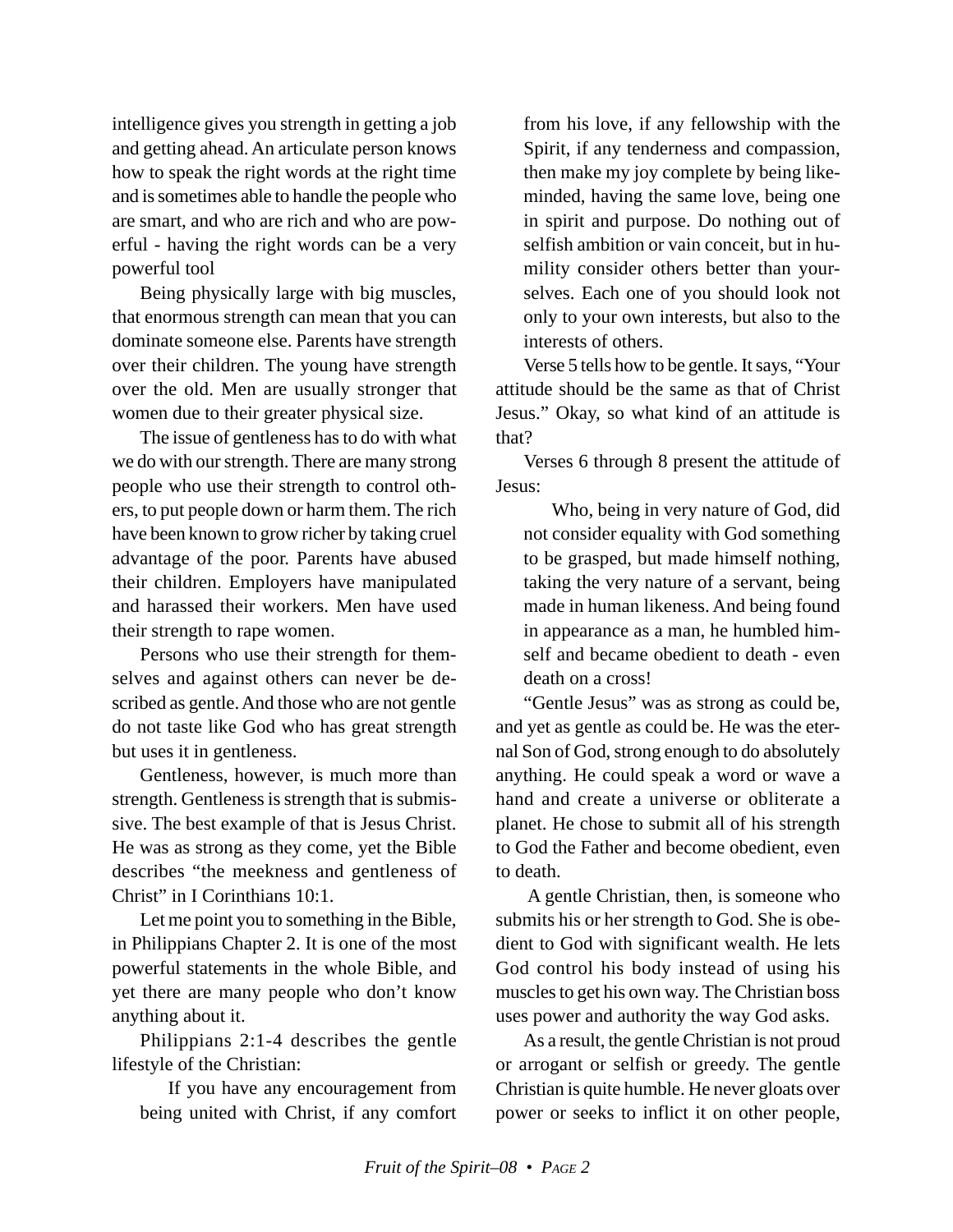but rather submits it to the authority of God.

Albert Schwietzer was a man of many strengths. He was a theologian, a philosopher and an author whose books have been translated into numerous languages. But he was also a medical doctor, an architect, a builder, and an outstanding musician. He was an authority on organ building, an accomplished organist and a world authority on Bach.

He raised money for a hospital in Gabon in West Africa. He designed the hospital and served there as a surgeon. In 1952, when he was awarded the Nobel Peace Prize, he took all the money he won with that prize and gave it to the hospital.

Queen Elizabeth conferred on him the Order of Merit, the highest civilian honor that

can be given in the United Kingdom.

One day Albert Schweitzer was asked, "Who is the greatest person in the world?" He answered, "No one can properly determine the greatest person in the world. The greatest

*The greatest person in the world is some person most of us have probably never heard of who has great strength but who has submitted that strength to Jesus Christ and is using it for the benefit of others*

We often think that "strong" and "soft" are mutually exclusive, but that's not the case. We say that love is strong, but at the same time it is soft. Or, if you were to feel the muscles of your arm compared to the hardness of wood or metal, you'd have to admit that the tissue of the muscle is soft, even though it can be very, very strong. So there is no inconsistency with something being both strong and soft at the same time.

Physiologists say that the strongest muscle in the body is the jaw muscle. Yet hunters often describe their hunting dogs as having "soft mouths". A hound with a soft mouth could probably tear a duck in half with a few bites, but that strength is used in such a way that not a single feather in damaged.

> Or, think of the human hand. It has the strength to pull the trigger of a murder weapon, to make a fist to smash a face and the power to steal from the local store.

> Yet the same hands can be as soft as a mother's touch, as reassuring as a teacher's

person is some unknown person who at this very moment is gone to help another person in the name and with the loving Spirit of Jesus Christ."

Albert Schweitzer was right. The greatest person in the world is some person most of us have probably never heard of who has great strength but who has submitted that strength to Jesus Christ and is using it for the benefit of others. The fruit of the Spirit is flavored with that kind of gentleness!

This fruit of the Spirit called gentleness can also be described by a rather strange word: soft. helping hand, as loving as the care of a nurse in a neonatal unit.

Hands are strong, yet they may be soft and gentle. It all depends on how we use them.

Proverbs 15:1 is one of the most famous sayings in the Bible. It is so famous that many people don't even realize that it comes from the Bible. "A gentle answer turns away wrath, but a harsh word stirs up anger." In older translations of the Bible, this verse was translated, "A soft answer turns away wrath."

It's true! Soft words are gentle words. Gentle words are soft words. This doesn't re